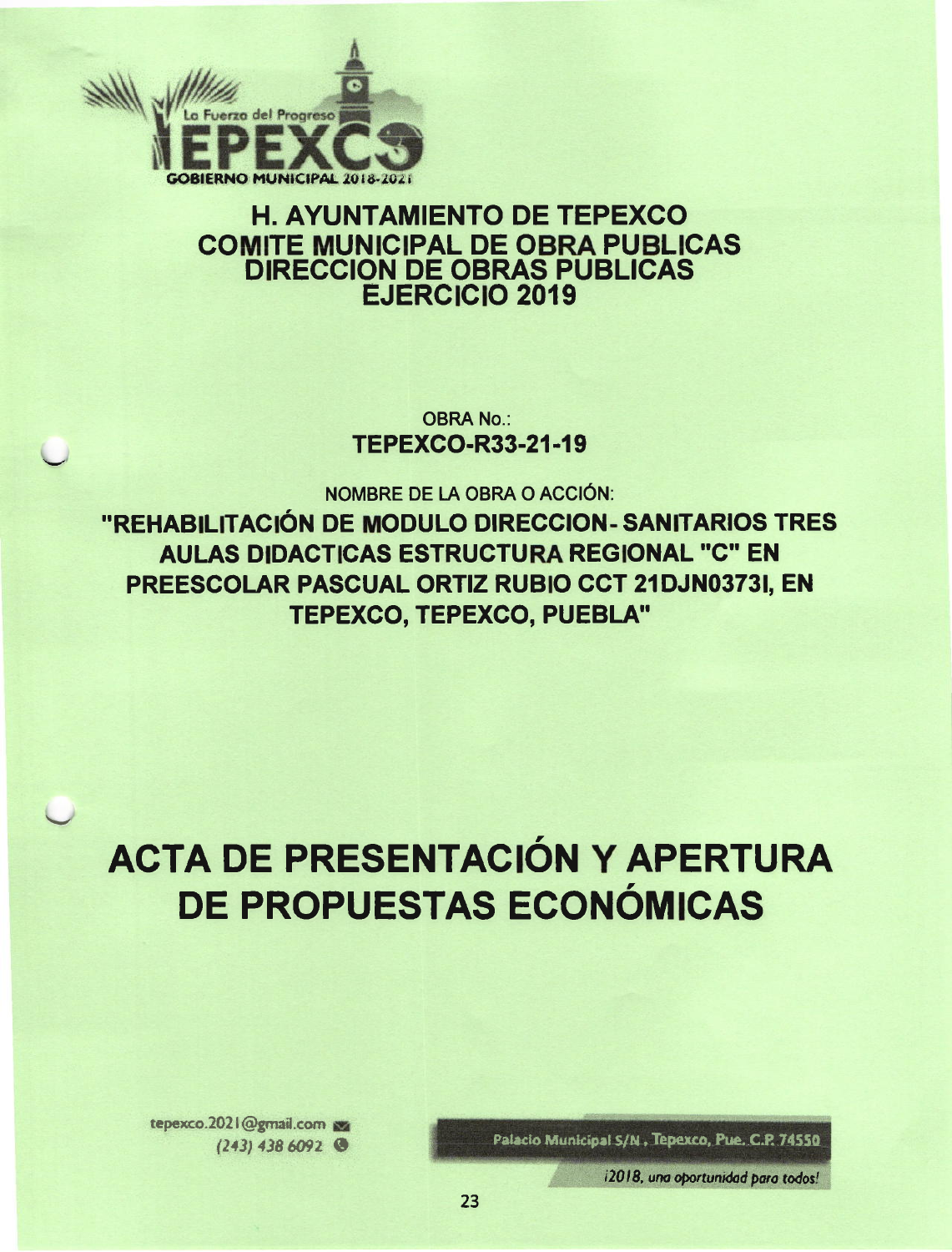

OBRA: "REHABILITACIÓN DE MODULO DIRECCION- SANITARIOS TRES AULAS DIDACTICAS **ESTRUCTURA REGIONAL "C" EN PREESCOLAR PASCUAL ORTIZ RUBIO CCT 21DJN0373I. EN** TEPEXCO, TEPEXCO, PUEBLA"

**LUGAR DE TRABAJO: TEPEXCO. TEPEXCO. PUEBLA** 

FECHA: **17 DE JULIO DE 2019** 

### REGISTRO DE PRESENTACION Y APERTURA DE PROPUESTA ECONOMICA

| <b>EMPRESA</b>                                           | <b>REPRESENTANTE</b><br><b>LEGAL</b>  | <b>FIRMA</b> | e-mail                         |                  |
|----------------------------------------------------------|---------------------------------------|--------------|--------------------------------|------------------|
| CONSTRUCTORA BRAMAT S.A. DE<br>C.V.                      | C. ROBERTO GALLARDO<br><b>MORALES</b> | Roberto      | roberto.g.m90@h<br>otmail.com  |                  |
| JERGOB'S S.A. DE C.V.                                    | ING. JAIME GOMEZ<br><b>NORATO</b>     |              | ing.jaimegomez<br>@hotmail.com |                  |
| <b>OBRA CIVIL E HIDRÁULICA</b><br>UNIVERSUM S.A. DE C.V. | ING. ÓSCAR CISNEROS<br><b>CHANTRE</b> |              | ocuniversum@gm<br>ail.com      | OBRA:<br>36532 ゟ |
| $\Omega$                                                 | $\Omega$                              |              | 0                              |                  |
| 0                                                        | $\Omega$                              |              | 0                              |                  |



P e dre GEBORERIA MUNICIPAL 2018 - 2021

**MUNICIPAL** phisri a

Palacio Municipal S/N. Tepexco, Pue. C.P. 74550

tepexco.2021@gmail.com  $(243)$  438 6092

i2018, una oportunidad para todos!

JESUS Vargaz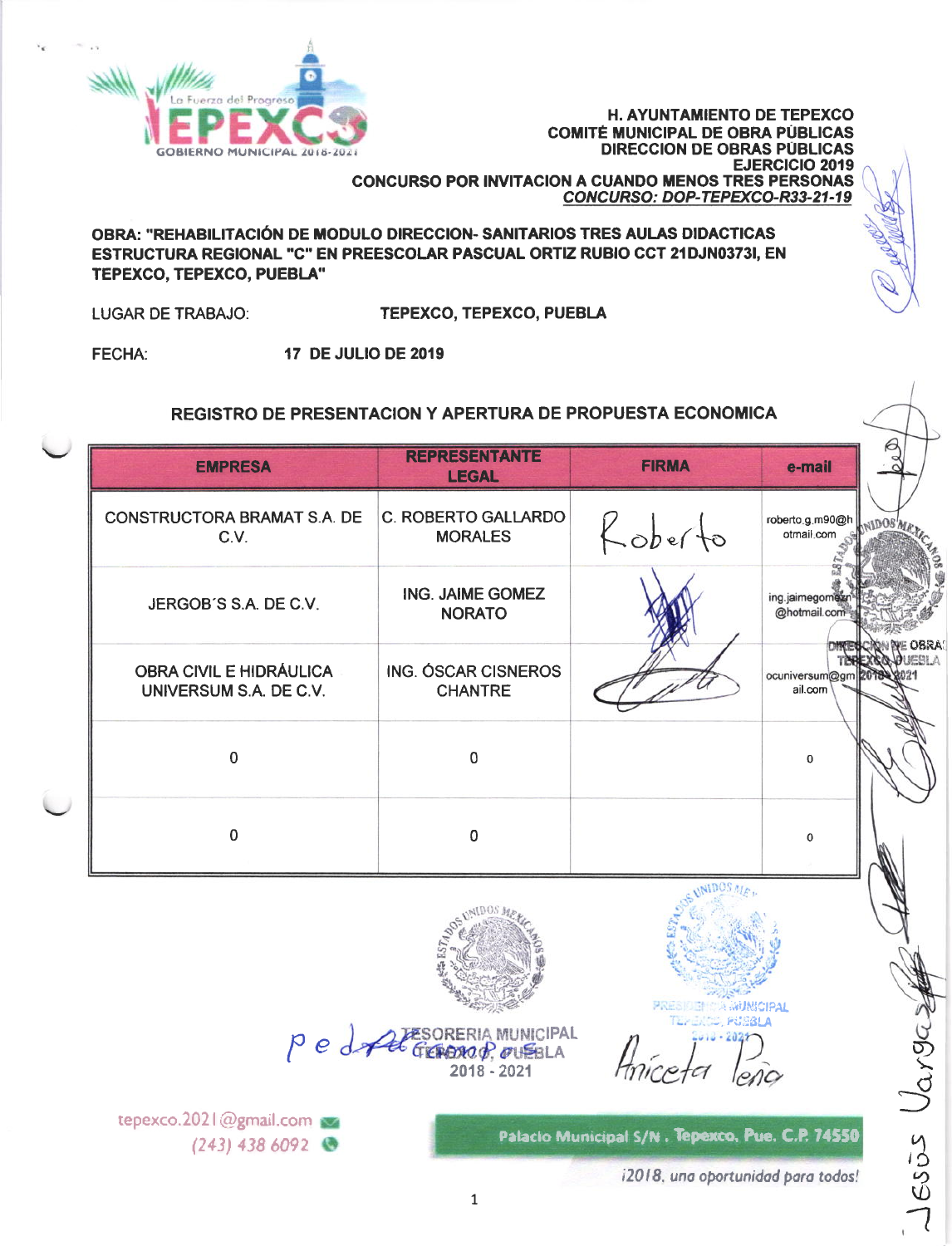

#### APERTURA DE PROPOSICIONES ECONOMICAS

QUE SE ELABORA CONFORME A LO ESTIPULADO EN AL ARTICULO 31, 33, 34, 35 Y 36 DE LA LEY DE OBRAS PUBLICAS Y SERVICIOS RELACIONADAS CON LA MISMA PARA EL ESTADO DE PUEBLA Y CAPITULO SEGUNDO ARTICULOS 33, 34, 35, 36, 37, 38, 39 Y 40 DEL REGLAMENTO DE LA LEY DE OBRA PÚBLICA Y SERVICIOS RELACIONADOS CON LA MISMA PARA EL ESTADO DE PUEBLA. CORRESPONDIENTE AL PROCEDIMIENTO DE TIPO PRESENCIAL POR INVITACION A CUANDO MENOS TRES PERSONAS, NO. DOP-TEPEXCO-R33-21-19, RELATIVO A "REHABILITACIÓN DE MODULO DIRECCION- SANITARIOS TRES AULAS DIDACTICAS ESTRUCTURA REGIONAL "C" EN PREESCOLAR PASCUAL ORTIZ RUBIO CCT 21DJN03731, EN TEPEXCO, TEPEXCO, PUEBLA".

#### 1.- FECHA, LUGAR Y HORA DEL ACTO

EN LA CIUDAD DE TEPEXCO, PUEBLA, SIENDO LAS 11:00 HRS DEL DÍA 17 DE JULIO DE 2019. DE CONFORMIDAD CON LO DISPUESTO POR LA LEY DE OBRA PUBLICA Y SERVICIOS RELACIONADOS CON LA MISMA PARA EL ESTADO DE PUEBLA EN SUS ARTICULOS 31, 33, 34, 35 Y 36, ASI COMO 33 A 40 DE SU REGLAMENTO, SE REUNIERON EN EL SALÓN DE CABILDOS DEL H. AYUNTAMIENTO DEL MUNICIPIO DE TEPEXCO. LAS PERSONAS FISICAS Y/O MORALES Y SERVIDORES PUBLICOS CUYOS NOMBRES Y FIRMAS FIGURAN AL FINAL DE LA PRESENTE ACTA.

#### 2.- NOMBRE DEL SERVIDOR PUBLICO ENCARGADO DE PRESIDIR EL ACTO.

PRESIDE EL ACTO EL (LA) C. JOSE EMILIO ROSETE RIVERA, DIRECTOR DE OBRA PUBLICA, DEL MIDORE MUNICIPIO DE TEPEXCO, PUEBLA, ACTUANDO EN NOMBRE Y REPRESENTACION DEL **1** AYUNTAMIENTO DE TEPEXCO, CONFORME LO ESTABLECE EL ARTICULO 35 DEL REGLEMENTO DI LA LEY DE OBRA PUBLICA Y SERVICIOS RELACIONADOS CON LA MISMA PARA EL ESTADO D PUEBLA.

A LA HORA ANTES SEÑALADA SE PROCEDIÓ A PASAR LISTA DE LAS EMPRESAS INSCRITAS GesRA RECIBIENDO SIMULTÁNEAMENTE Y EN EL MISMO ORDEN LOS PAQUETES CERRADOS CONTENIENDE EN PIRECURI DE VOID SUS PROPUESTAS ECONOMICAS Y VERIFICANDO QUE LOS SOBRES ESTUVIEREN ROTULADOS 2018-2021 SEGÚN LOS REQUISITOS ESTIPULADOS EN LAS BASES QUE ESTABLECEN LOS REQUISITOS DE LA CONVOCATORIA POR INVITACION A CUANDO MENOS TRES PERSONAS. DE TIPO PRESENCIAL. NO.: DOP-TEPEXCO-R33-21-19

ACTO SEGUIDO, SE DIO INICIO A LA SEGUNDA ETAPA DEL CONCURSO, PARA CELEBRAR EL ACTO DE RESULTADO DEL ANÁLISIS TÉCNICO DETALLADO Y DE APERTURA DE PROPOSICIONES ECONÓMICAS, PROCEDIENDO A HACER CONSTAR LA DOCUMENTACION PRESENTADA Y SOLICITADA CONFORME A LO ESTABLECIDO EN LA CONVOCATORIA U OFICIO DE INVITACIÓN, SIN QUE ELLO IMPLIQUE LA EVALUACIÓN DEL CONTENIDO, HACIENDO LA OBSERVACION QUE LA REVISIÓN QUE SE REALIZA EN ESTE MOMENTO ES DE MANERA CONCEPTUAL, EN INTELIGENCIA DE QUE LAS PROPUESTAS SEAN RECIBIDAS PARA SU ANALISIS DETALLADO CON LOS SIGUIENTES RESULTADOS:

SORERIA MUNICIPAL

18 - 2021

**IDENCIA MUNICIPAL** PEXCO, PUEBLA 2016 - 200 ex com **15** 3) 438 6092

Palacio Municipal S/N. Tepexco, Pue. C.P. 74550

12018, una oportunidad para todos!

 $5025$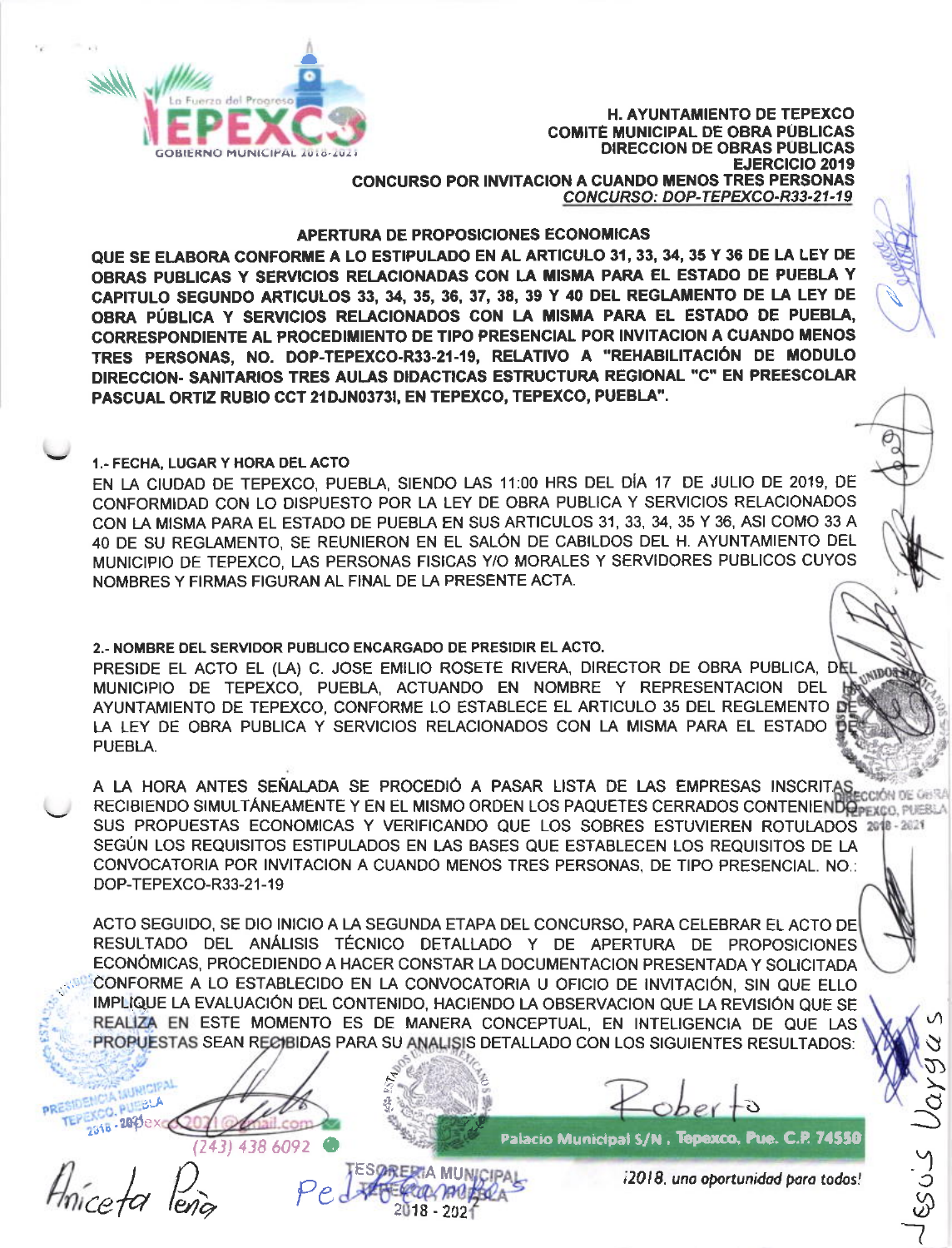

ACTO SEGUIDO, EL PRESIDENTE DEL COMITÉ MUNICIPAL DE OBRA PUBLICA, PROCEDE A DAR LECTURA DE LOS RESULTADOS DEL ANÁLISIS TÉCNICO DETALLADO

| <b>EMPRESA</b>                                 | <b>ACEPTADA/DESECHADA</b> | <b>REPRESENTANTE LEGAL</b>  |
|------------------------------------------------|---------------------------|-----------------------------|
| CONSTRUCTORA BRAMAT S.A. DE C.V.               | <b>ACEPTADA</b>           | C. ROBERTO GALLARDO MORALES |
| JERGOB'S S.A. DE C.V.                          | <b>ACEPTADA</b>           | ING. JAIME GOMEZ NORATO     |
| OBRA CIVIL E HIDRÁULICA UNIVERSUM S.A. DE C.V. | <b>ACEPTADA</b>           | ING. ÓSCAR CISNEROS CHANTRE |

LOS MOTIVOS POR LOS CUALES LAS PROPUESTAS TÉCNICAS DE LOS LICITANTES SEÑALADOS. **FUERON DESECHADAS, SON LOS SIGUIENTES:** 

| <b>NO</b> | <b>EMPRESA</b>   | <b>CAUSA O MOTIVO</b>                                                 |  |
|-----------|------------------|-----------------------------------------------------------------------|--|
|           | <b>NO APLICA</b> | NO SE ENCONTRARON MOTIVOS PARA DESECHAR LAS<br>PROPUESTAS PRESENTADAS |  |

A CONTINUACIÓN EL CONVOCANTE, PROCEDE A ENTREGAR POR ESCRITO A LOS LICITANTES DESCALIFICADOS LAS CAUSAS QUE ORIGINARON SU DESCALIFICACIÓN.

| NO | <b>FMPRFSA</b>   | CALISA O MOTIVO                                                       |                             |  |
|----|------------------|-----------------------------------------------------------------------|-----------------------------|--|
|    | <b>NO APLICA</b> | NO SE ENCONTRARON MOTIVOS PARA DESECHAR LAS<br>PROPUESTAS PRESENTADAS | $\mathcal{H}_{\mathcal{P}}$ |  |

#### 3.- DOCUMENTOS QUE SE RUBRICAN EN EL ACTO

431 438 6092

EXCO, PUESLA CONFORME A LOS ESTABLECIDO EN LOS ARTICULOS 33, 35 FRACCION I, DE LA LEY DE OBRA 18, 2021 PUBLICA Y SERVICIOS RELACIONADOS CON LA MISMA PARA EL ESTADO DE PUEBLA, Y ARTICULOS 36 Y 38 DE SU REGLAMENTO, LO PREVISTO EN LAS BASE BASES DE LICITACION NUMERO 3. FECHA, HORA Y LUGAR DE LA CELEBRACIÓN DEL ACTO DE LA PRESENTACIÓN Y APERTURA DE PROPOSICIONES. DE LA CONVOCATORIA A ESTA LICITACION, LOS LICITANTES QUE ASISTEN AL ACTO ELIGIERON AL (LA) C. ROBERTO GALLARDO MORALES, REPRESENTANTE DE LA EMPRESA CONSTRUCTORA BRAMAT S.A. DE C.V., PARA QUE EN FORMA CONJUNTA CON EL SERVIDOR PUBLICO QUE PRESIDE EL ACTO, RUBRIQUEN EL ACTA FORMULADA Y LA RELACIÓN CUANTITATIVA DE LA DOCUMENTACIÓN PRESENTADA POR CADA LICITANTE EN SU PROPOSICIÓN.

PARA EFECTOS DE DEJAR CONSTANCIA DE LOS DOCUMENTOS ENTREGADOS POR PARTE DE LOS LICITANTES DE LOS REQUISITOS SOLICITADOS DE FORMA CUANTITATIVA EN ESTE ACTO POR PARTE DE LA CONVOCANTE, SE ELABORA LA RELACION CUANTITATIVA DE LA DOCUMENTACION PRESENTADA POR GADA LICITANTE, DE LA CUAL SE ENTREGA UNA COPIA A CADA LICITANTE EN ESTE ACTO, LO ANTERIOR CONFORME LO ESTABLECE EL ARTICULO 35 FRACCION I SEGUNDO

**DIRECCION DE L'UDAS** 

 $\alpha$ 

رح

Palacio Municipal S/N, Tepexco, Pue. C.P. 74550

Hníceta

**TEPEXCO, PUTTI** 2018 - 2021

SORERIA MUNICIPAL

i2018, una oportunidad para todos!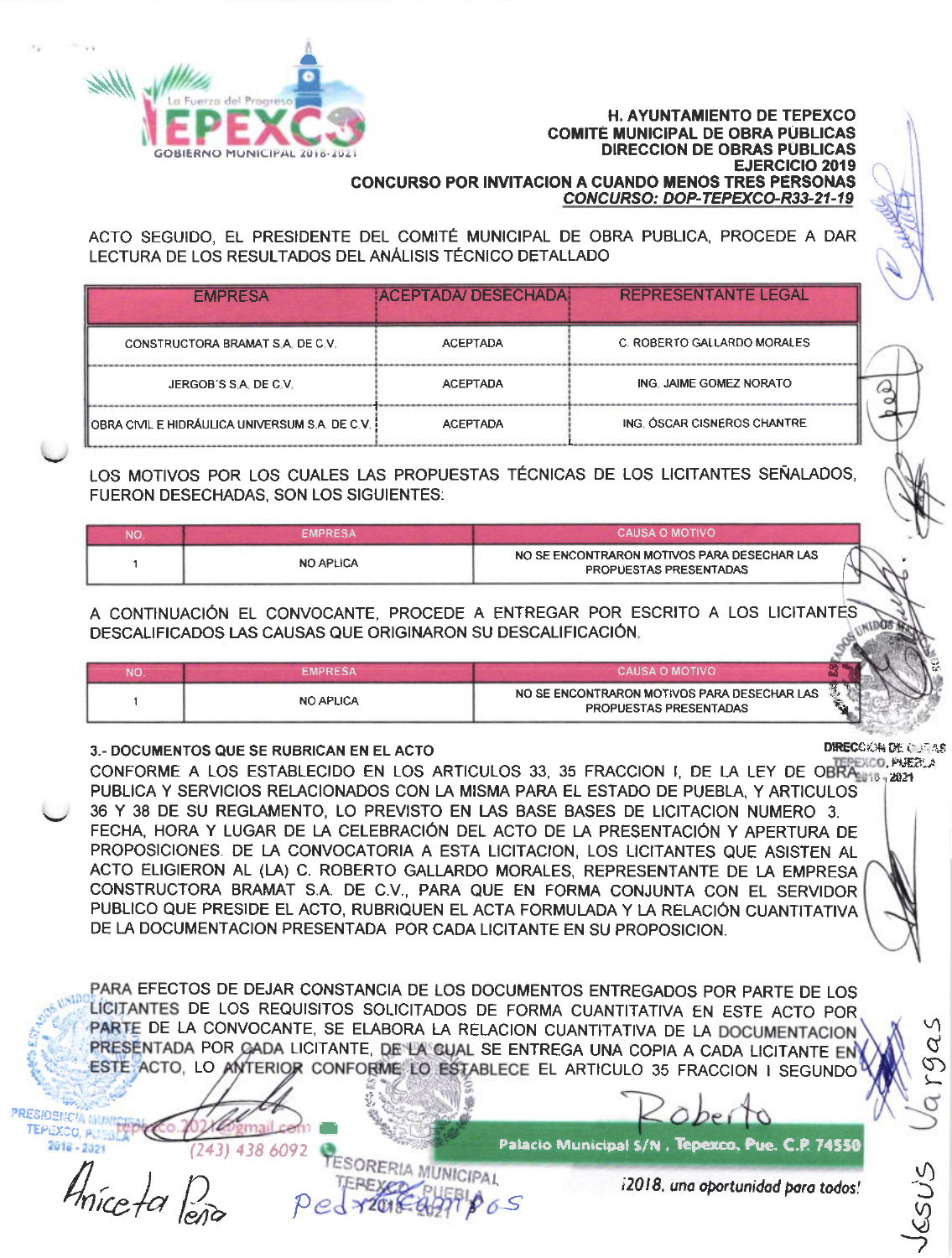

PARRAFO. Y ARTICULO 38 DEL REGLAMENTO DE LA LEY DE OBRA PUBLICA Y SERVICIOS RELACIONADOS CON LA MISMA PARA EL ESTADO DE PUEBLA.

#### 4.- NOMBRE DE LOS LICITANTES E IMPORTE TOTAL DE CADA PROPOSICION

A CONTINUACION SE PROCEDIÓ A LA APAERTURA DE LAS PROPUESTAS ECONÓMICAS DE LOS LICITANTES QUE CUBRIERON LOS REQUISITOS EN LA PRIMERA ETAPA, DANDO LECTURA EN VOZ ALTA AL IMPORTE TOTAL CON LOS SIGUIENTES RESULTADOS:

| <b>NO</b> | <b>EMPRESA</b>                                    | <b>RA/D</b> | <b>REPRESENTANTE</b>                         | <b>MONTO SIN I V.A.</b> |
|-----------|---------------------------------------------------|-------------|----------------------------------------------|-------------------------|
|           | ICONSTRUCTORA BRAMAT S.A. DEI<br>C V              | RA          | <b>C. ROBERTO GALLARDO</b><br><b>MORALES</b> | \$981 534 48            |
| ີ         | JERGOB'S S.A. DE C.V.                             | RA          | ING. JAIME GOMEZ NORATO                      | \$988,652.00            |
| з         | OBRA CIVIL E HIDRÁULICA<br>UNIVERSUM S.A. DE C.V. | <b>RA</b>   | ING. ÓSCAR CISNEROS CHANTRE                  | \$998,840.34            |

RA= RECIBIDAS PARA SU ANÁLISIS DETALLADO. D= PROPOSICIÓN DESECHADA. **NP= NO SE PRESENTÓ.** S/D= SE DISCULPÓ

#### 5.- LUGAR, FECHA Y HORA EN QUE SE CELEBRARÁ LA SEGUNDA ETAPA

A EFECTO DE QUE EL PERSONAL TECNICO DE EL COMITE DE OBRAS PUBLICAS ESTE CONDICIONES DE ANALIZAR EL CONTENIDO DE LAS PROPOSICIONES RECIBIDAS, SE CITA A 100S PARTICIPANTES A LAS 10:00 HRS HORAS, DEL DÍA 29 DE JULIO DE 2019, PARA QUE ACUDAN A ESTA MISMA SALA, EN DONDE SE DARÁ A CONOCER EL NOMBRE DE LOS LICITANTES CUYAS 0, PUEBLE **NE DE CRIQIES** PROPUESTAS FUERON ACEPTADAS PARA SER ANALIZADAS CUALITATIVAMENTE POR EL AREMA-2025 ENCARGADA, ASI COMO TAMBIEN LAS CUASAS Y/O CIRCUNSTANCIAS DEL NOMBRE DE LOS LICITANTES CUYAS PROPUESTAS FUERON DESECHADAS, EN PRESENCIA DE QUIENES ASISTAN Y QUE FIRMEN EL ACTA QUE AL EFECTO SE FORMULE.

SE ADJUNTA A LA PRESENTE ACTA COPIA DE LA CONSTANCIA DE RECEPCION O RELACION CUANTITATIVA DE LOS DOCUMENTOS INTEGRANTES DE LAS OFERTAS ECONOMICA. DE CONFORMIDAD CON LO ESTABLECIDO EN LOS ARTICULOS 36 Y 38 DEL REGLAMENTO DE LA LEY DE OBRA PUBLICA Y SERVICIOS RELACIONADA CON LA MISMA PARA EL ESTADO DE PUEBLA.

LAS PROPOSICIONES SE RECIBEN PARA SU EVALUACIÓN Y PARA EFECTOS DE LO DISPUESTO EN EL ARTÍCULO 36 FRACCION I DE LA LEY DE OBRA PUBLICA Y SERVICIOS RELACIONADOS CON LA MISMA PARA EL ESTADO DE PUEBLA, LA RECEPCIÓN SE ENTENDERÁ REALIZADA UNA VEZ QUE ÉSTA SE ANALICE DURANTE SU EVALUACIÓN, POR LOLQUE HASTA EL FALLO SE INDICARA SI L PROPOSICIÓN FUE DESECHADA POR INCUMPLIR LA MENCIONADA DISPOSICIÓN LEGAL.

**LEBRACO** PI

 $.2021$ 

Palacio Municipal S/N., Tepexco, Pue. C.P. 74550 **TESORERIA MUNICIPAL** 

i2018, una oportunidad para todos!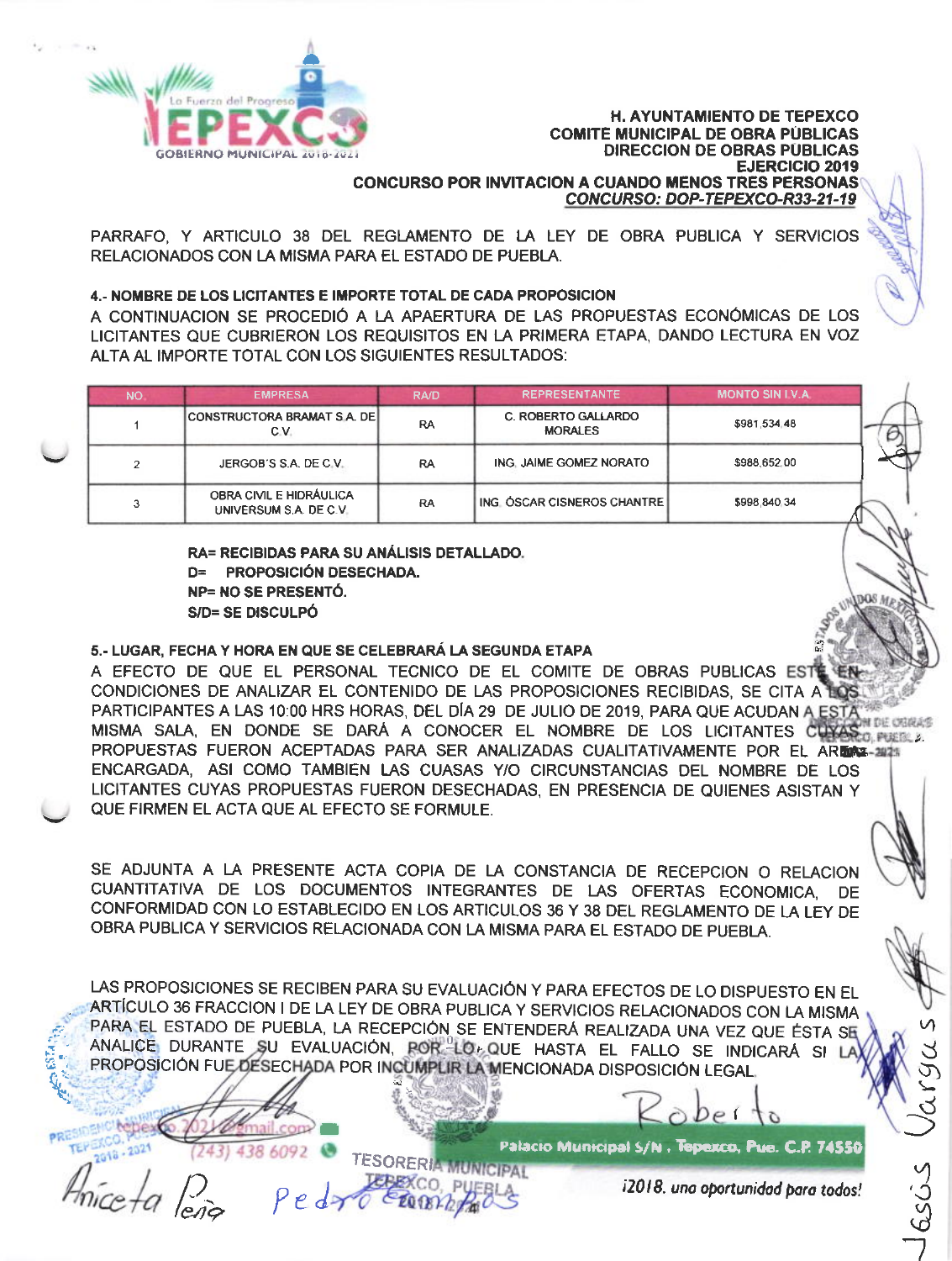

EL CONCURSO TENDRA EL CARÁCTER DE INAPELABLE, EL FALLO DE ESTE CONCURSO POR INVITACION A CUANDO MENOS TRES PERSONAS, DE TIPO PRESENCIAL, TENDRÁ LUGAR EL DÍA 29 DE JULIO DE 2019 A LAS 10:00 HRS EN ESTE MISMO LUGAR.

**5.- CIERRE DEL ACTA** 

PARA CONSTANCIA Y A FIN DE QUE SURTA SUS EFECTOS LEGALES CORRESPONDIENTES, SE FIRMÓ LA PRESENTE ACTA POR LOS QUE INTERVINIERON EN ESTE ACTO, ENTREGÁNDOSELES COPIA DE LA MISMA E INDICÁNDOSELES SE ENCUENTRA EN LAS OFICINAS DE LA CONVOCANTE. PROCEDIENDO A DAR POR TERMINADO ESTE EVENTO. SIENDO LAS 12:00 HRS DEL DÍA DE SU INICIO.

POR EL COMITÉ MUNICIPAL DE OBRA PÚBLICA Y SERVICIOS RELACIONADOS CON LAS MISMA, PARA EL MUNICIPIO DE TEPEXCO, PUEBLA.

nNDOS -

**PRESIDENCIA MUNICIPAL** TEPEXCO, PUSBL **C. ANICETA PEÑA AGUILAR** 

PRESIDENTE.

**C. DEODEGARIO APARICIO LINARES** VOCAL<sub>1</sub>

**C. JAVIER PEÑA ACATECO** 

VOCAL<sub>3</sub>

**C. PORFIRIO VALENTIN LUNA** 

SECRETARIO EJECUTIVO. MET A DISTURB

短程度

**C. LAURA VILCHIS HIDALGO** VOCAL<sub>2</sub>

**DIRECCIÓN DE OBRA** TEPEXCO, PUEBLA 2018 - 2021

**C. FLORENTINA HIDALGO FLORES** VOCAL 4

C. CÁNDIDA VIVALDO BENÍTEZ

VOCAL-6

Esù  $a$ **C. JESÚS VARGAS HUERTA** 

VOCAL<sub>5</sub>

C. RAFAEL/PENA HIDALGO COMISARIO.



CO. PUEBLA  $918$  $202^{\circ}$  $Red$ C. PEDRC WOGLPAL **VOCAL DE** O. PUEBLA 2018 - 2021 Ô

Palacio Municipal S/N , Tepexco, Pue. C.P. 74550

i2018, una oportunidad para todos!